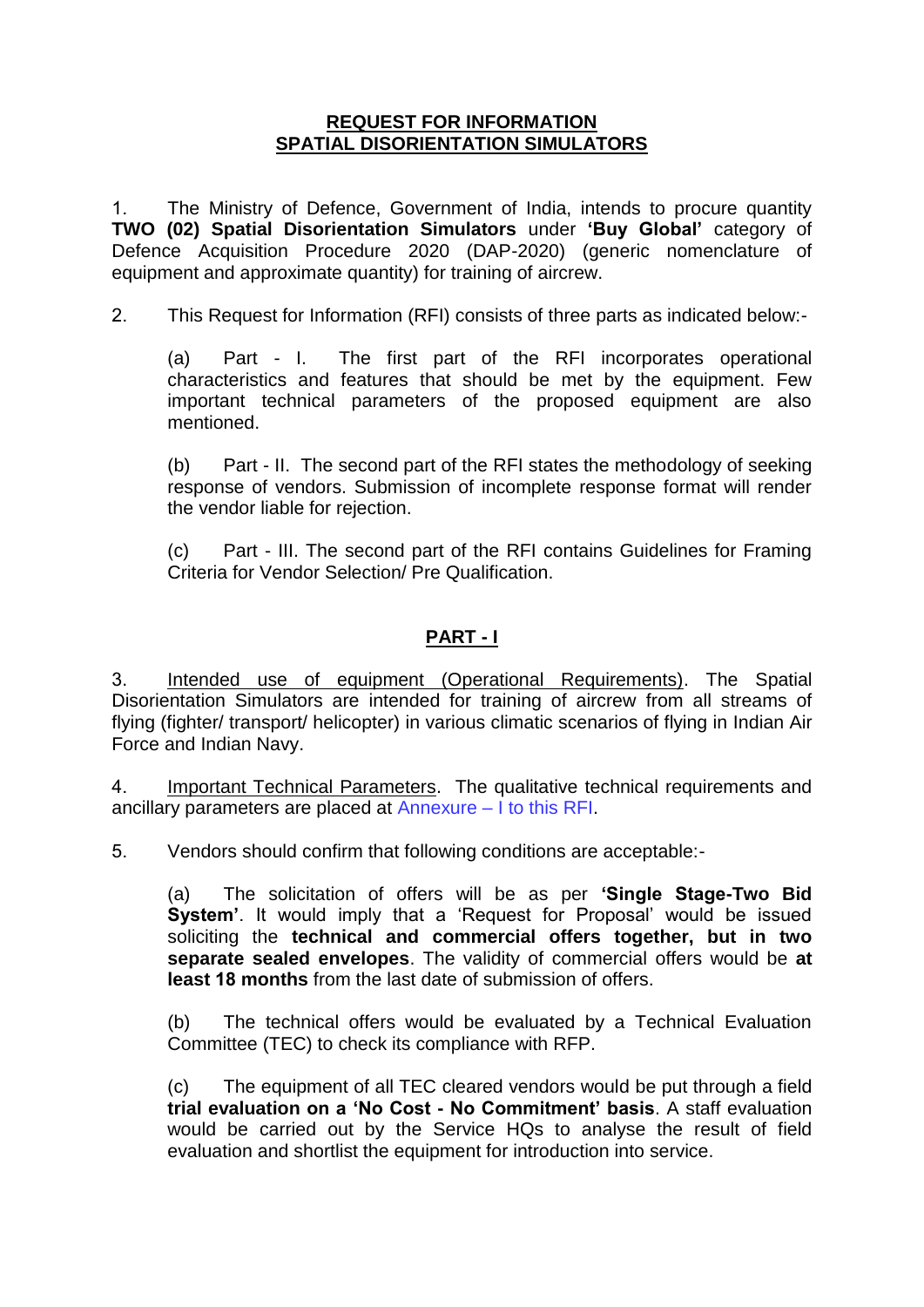(d) Amongst the vendors cleared by staff evaluation, a Contract Negotiations Committee would decide the lowest cost bidder (L1) and conclude the appropriate contract.

(e) Vendor would be bound to provide product support for time period specified in the RFP, which includes spares and maintenance tools/ jigs/ fixtures for field and component level repairs. Vendors may also provide a phased obsolescence management plan.

(f) The vendor would be required to accept the general conditions of contract given in the Standard Contract Document at Chapter VI of DAP – 2020 available at [www.mod.nic.in.](http://www.mod.nic.in/)

(g) Integrity Pact. An integrity pact along with appropriate Integrity Pact Bank Guarantee (IPBG) is a mandatory requirement in the instant case (Refer Annexure - I to Appendix M of Schedule – I of the DAP - 2020).

(h) Performance-cum-Warranty Bond. Performance-cum-Warranty Bond both equal **to 3% value** of the contract inclusive of taxes and duties is required to be submitted after signing of contract.

6. The vendor needs to elaborate the following aspects in their response to this RFI:-

(a) Vendors are to state clearly whether the Spatial Disorientation Simulator is proven and already in use or under development. Vendors are also to indicate whether they have supplied the same or similar equipment to any other customer.

(b) **Tentative Delivery Schedule**. Vendors are to indicate the delivery schedule with stage wise breakup of the entire project, post conclusion of contract.

(c) **Maintenance Aspects**. "Operator" level maintenance of the equipment will be undertaken by IAF personnel for which necessary training to IAF personnel and spares/ consumables along with tools & testers to be provided by the vendor.

(d) **Comprehensive Annual Maintenance Contract (CAMC)**. MoD may opt for CAMC for Five years post completion of warranty period. The AMC would be required for maintaining **minimum 90% availability** of the equipment with **downtime not exceeding 72 hrs at a stretch**. Vendors may propose the scope and estimated cost for the CAMC.

(e) **Training of Operators and Maintenance Personnel**.Vendors are to indicate the manpower with skill level required to operate and maintain the simulator. Vendor would be required to train the operations and maintenance crew at suitable facilities in the country to enable quick operationalisation of the simulator in the IAF. Details of training including duration may also to be indicated in the RFI response.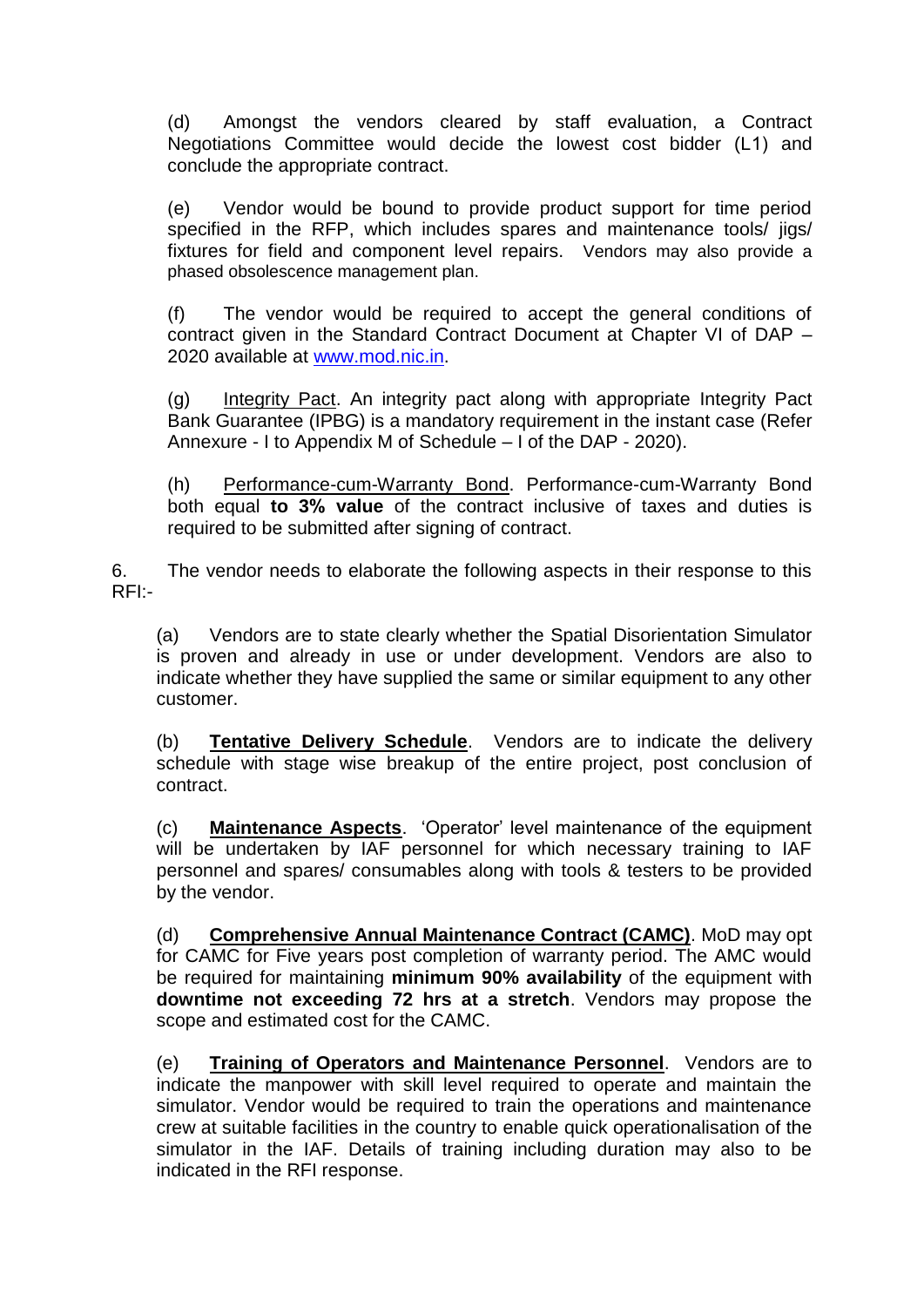(f) **Operational Life**. Vendors are to indicate the operational life of the simulator. The expected minimum life of the simulator is 20 years

(g) **Warranty**. Warranty would be required for **two years** from the date of commissioning of the equipment. Mean Time between Failures (MTBF) and Mean Time to Repair (MTTR) for the simulator may be indicated.

(h) **Payment Terms.** Vendors are to indicate "Terms of Payment" vis-àvis milestones of the contract progression.

7. **Cost Estimate**. Vendors should provide the **Budgetary Estimate** for the simulator including all the duties and taxes for delivery term - Delivered Duty Paid (DDP) INCOTERM 2020. **Cost of CAMC for five years post warranty period may be separately specified**. The information may be provided in the tabular form as per format given in **Annexure - IV** of this RFI.

8. Earliest date, by which OEM/ vendors are willing to give a presentation at Air Headquarters, New Delhi to be included in response to this RFI.

9. Vendors may consider this RFI as advance intimation to obtain requisite government clearances. Formal procurement procedure is likely to commence in the fourth Quarter of year 2021.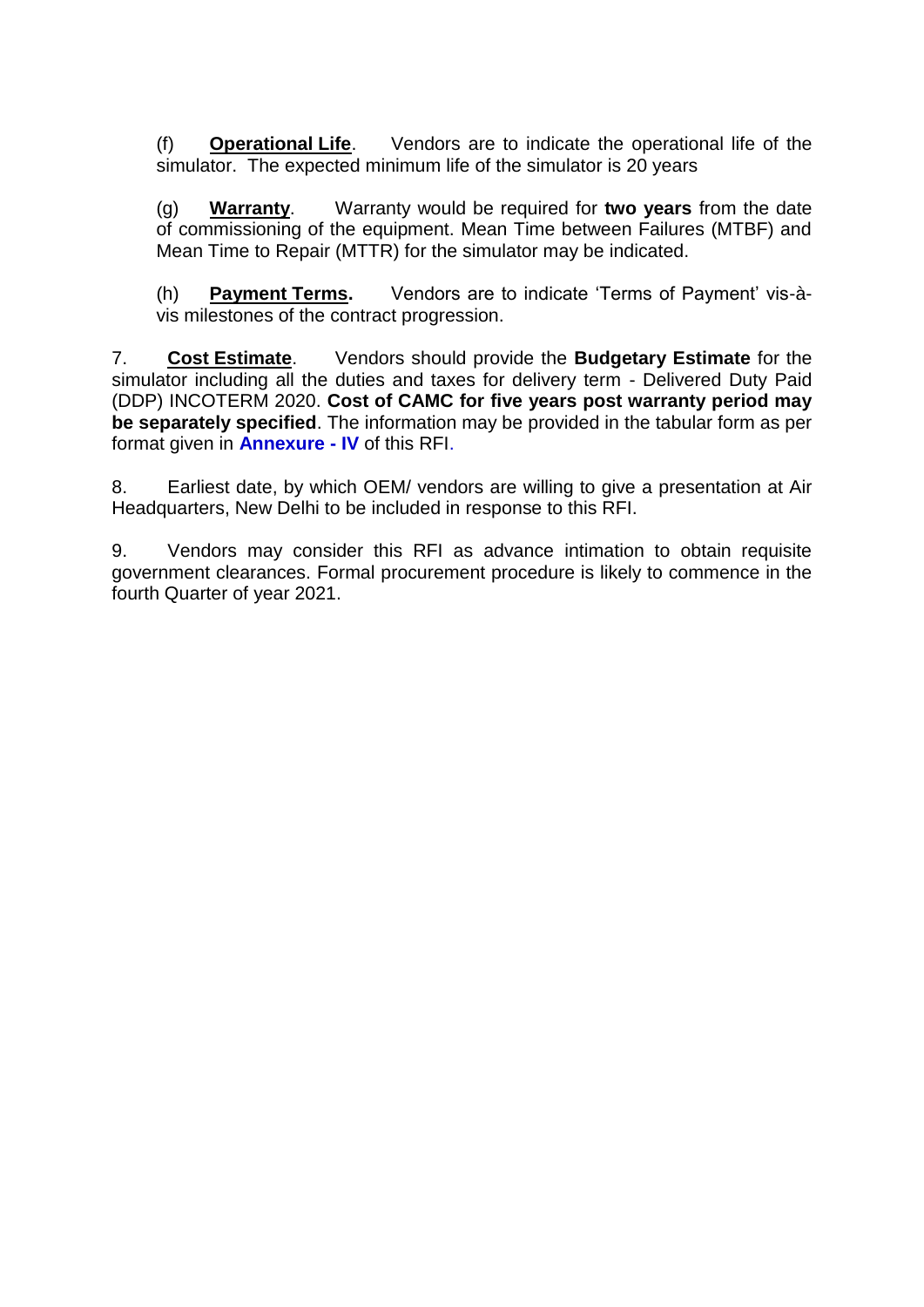# **PART - II**

### 10. Procedure for Response.

(a) Procedure for response is given at  $Annexure - II$  to this RFI. Vendors must fill the form of response as given in Annexure – III to this RFI. Apart from filling details about company, details about the exact product meeting other generic technical specifications should also be carefully filled. The parameters/ broad specifications of the item are mentioned in the questionnaire attached as per Annexure – V. Additional literature on the product can also be attached with the form.

(b) The filled form should be dispatched at under mentioned address :-

Directorate General of Medical Services (Air) Air HQ (RKP) West Block – VI, RK Puram New Delhi – 110 066 Fax: +91-11-26163407 Email ID: davmed.rkp@gov.in

(c) Last date of acceptance of filled form is **27 May 2022**. The vendors short listed for issue of RFP would be intimated through appropriate means of communication.

11. The Government of India invites responses to this request only from Original Equipment Manufacturers (OEMs)/ Authorised Vendors/ Government Sponsored Export Agencies (applicable in the case of countries where domestic laws do not permit direct export by OEMs). The end user of the equipment is the Indian Air Force.

12. The vendor is to clearly state in the proposal, **the requirement of land, building and other ancillary infrastructure for housing and operation of the simulator**. The vendor is also to specify in the RFI, their **willingness to undertake construction of the building and provisioning of other ancillary infrastructure along with the simulator.** The **minimum requirement of infrastructure beyond the one specified by OEM, should include a classroom with seating capacity of 20 students, 01 toilet and 01 staff room with ancillary furniture**.

13. The vendor is to clearly state in the proposal, the plan and tentative timelines for providing the simulators. Necessary Govt clearances would need to be obtained, where applicable, by the vendor for supply of equipment to Govt of India. Vendor is to provide cost for one simulator under the following options :-

(a) Cost for direct purchase of one simulator.

(b) Cost for an annual comprehensive maintenance (including spares) support for a period of 05 years, along with terms and conditions for performance based support.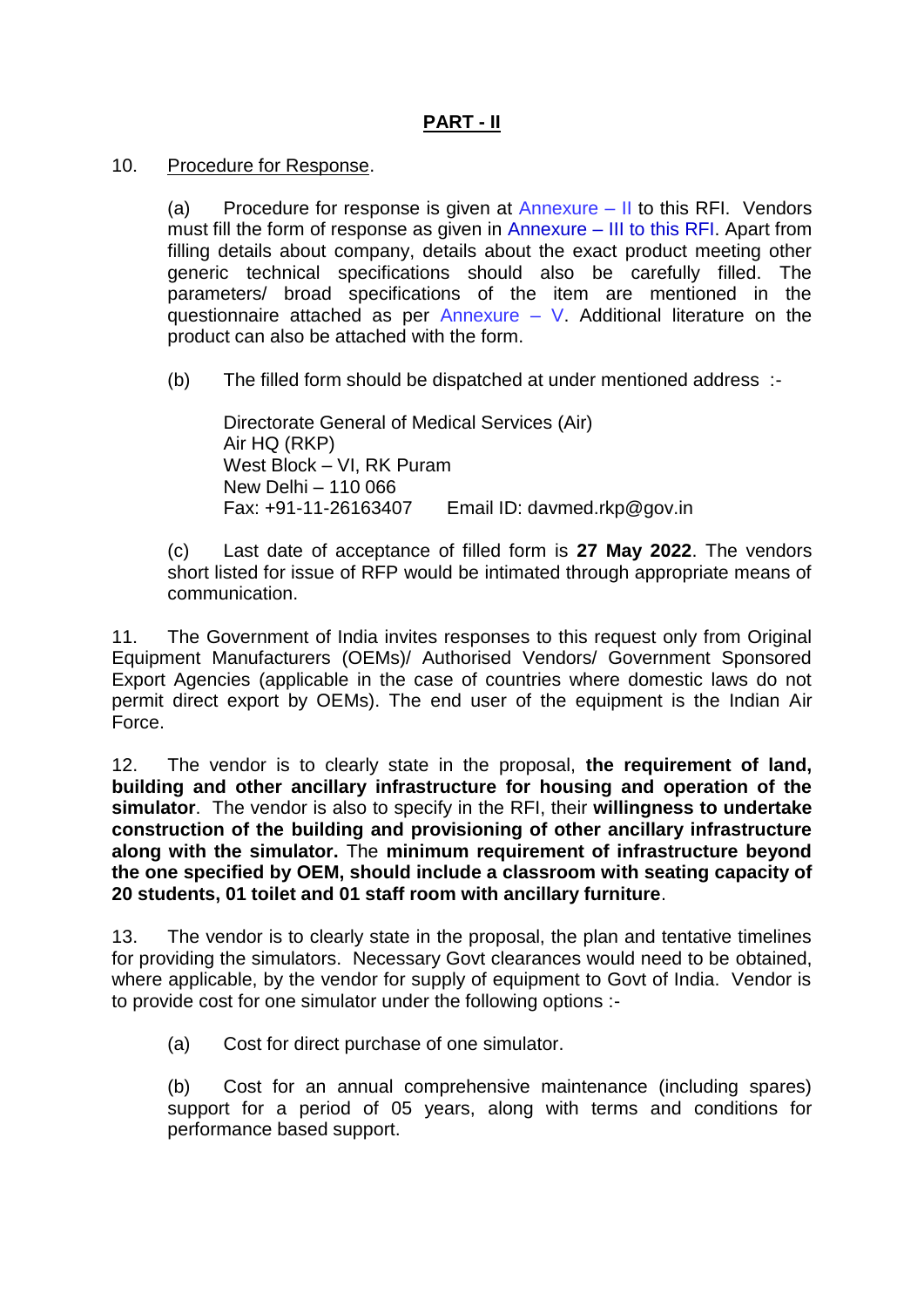(c) Cost of one simulator along with required infrastructure and ancillary furniture as a turnkey project.

14. This information is being issued with no financial commitment and the Ministry of Defence reserves the right to change or vary any part thereof at any stage. The Government of India also reserves the right to withdraw if should it be so necessary at any stage. The acquisition process would be carried out under the provisions of DAP – 2020.

## **PART-III**

15. The guidelines prescribed for short-listing/ pre-qualification of vendors are enumerated in Annexure - VI. Vendors are requested to provide the information sought in Annexure - VI.

> Sd/- (GS Bhatia) Air Cmde Air Cmde MS (S)

Annexure : As stated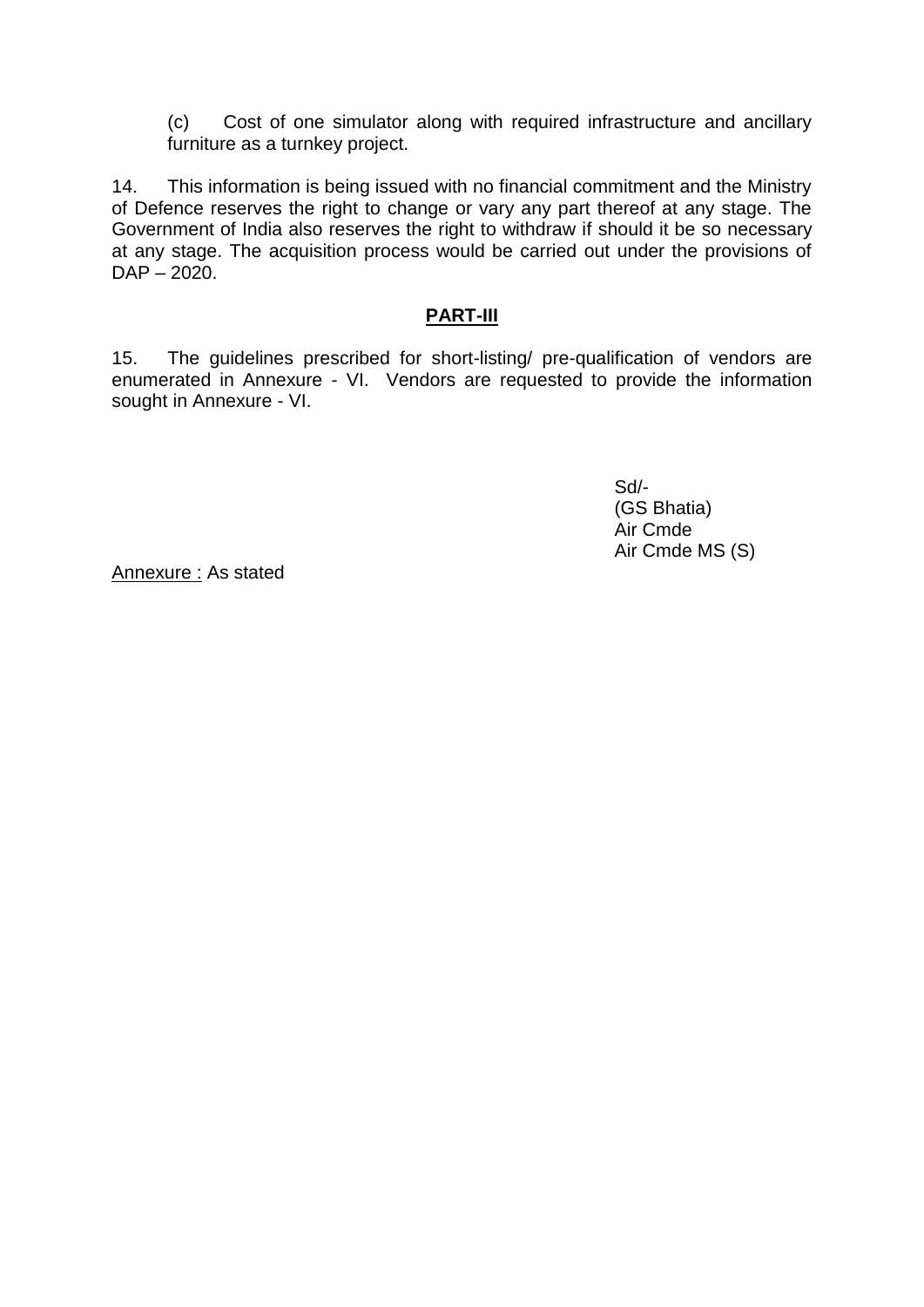### **REQUEST FOR INFORMATION: PROCEDURE FOR RESPONSE**

Request for Information for -

1. The Ministry of Defence, Government of India is planning to procure quantity two Spatial Disorientation Simulator with the view to identify probable vendors who can undertake the said project. OEMs/ Authorised Vendors are requested to forward information on the product which they can offer. The parameters/ broad specifications of the item are mentioned in the questionnaire attached as per Annexure - V. In addition, the vendors are required to furnish details as per proforma at Annexure - III.

2. Apart from the information as per the Appendices the vendors may also forward technical details/ product brochures/ literature etc pertaining to the item in question.

3. The required information/ details may please be forwarded at the following address by **27 May 2022** :-

> (a) Directorate General of Medical Services (Air) Air HQ (RKP) Wrest Block VI, RK Puram New Delhi – 110 066 Tele : +91-11-23010231 Fax : +91-11-26163407 Email ID – [davmed.rkp@gov.in](mailto:davmed.rkp@gov.in)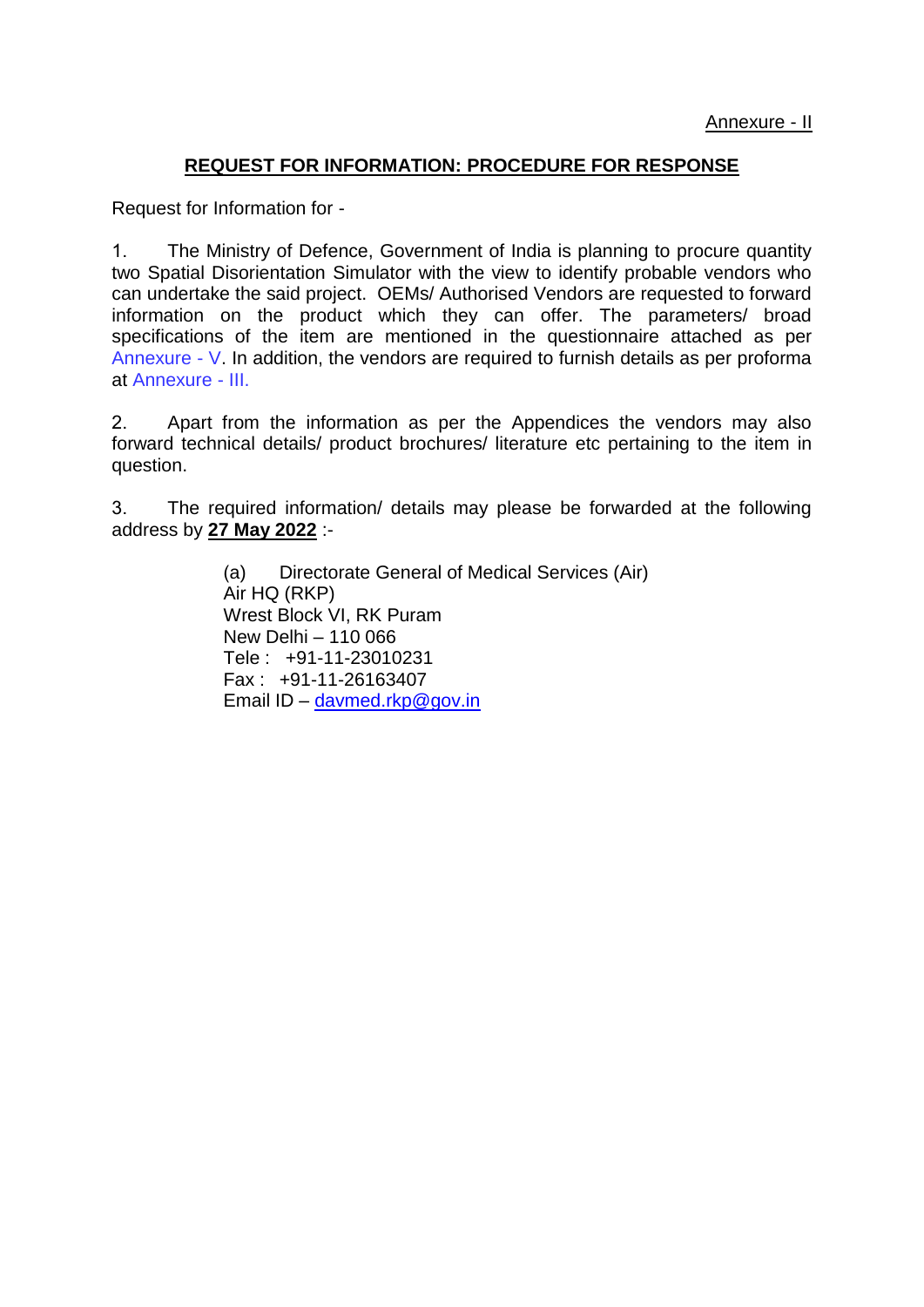Annexure - III

# **VENDOR INFORMATION PROFORMA**

1. Name of the Vendor/ Company/ Firm. (Company profile including Share Holding pattern, in brief, to be attached)

2. Type (Tick the relevant category).

Original Equipment Manufacturer (OEM) Yes/No Authorised Vendor of foreign Firm Yes/No (attach details, if yes) Others (give specific details)

3. Contact Details.

| Postal Address:                                                                                                |  |
|----------------------------------------------------------------------------------------------------------------|--|
| City:__________________                                                                                        |  |
| State: ______________________                                                                                  |  |
| Pin Code: __________________                                                                                   |  |
| Tele: ________________                                                                                         |  |
| Fax:________________                                                                                           |  |
| URL/Web Site: Value of the Site of the Site of the Site of the Site of the Site of the Site of the Site of the |  |
| Email: _______________                                                                                         |  |

4. Local Branch/Liaison Office/Agent (if any).

| Name & Address:       |  |
|-----------------------|--|
| Pin code: <b>Alla</b> |  |
|                       |  |
| Fax:                  |  |
| Email:                |  |

5. Financial Details.

Category of Industry (Large/Medium/Small Scale):

6. Certification by Quality Assurance Organisation.

Name of Agency **Certification** Applicable from (Date &Year ) Valid till (Date & Year)

#### 7. Details of Registration.

| Agency                | Registration No. | Validity (Date) | Equipment |
|-----------------------|------------------|-----------------|-----------|
| GeM                   |                  |                 |           |
| DGQA/DGAQA/DGNAI      |                  |                 |           |
| <b>OFB</b>            |                  |                 |           |
| <b>DRDO</b>           |                  |                 |           |
| Any other Govt Agency |                  |                 |           |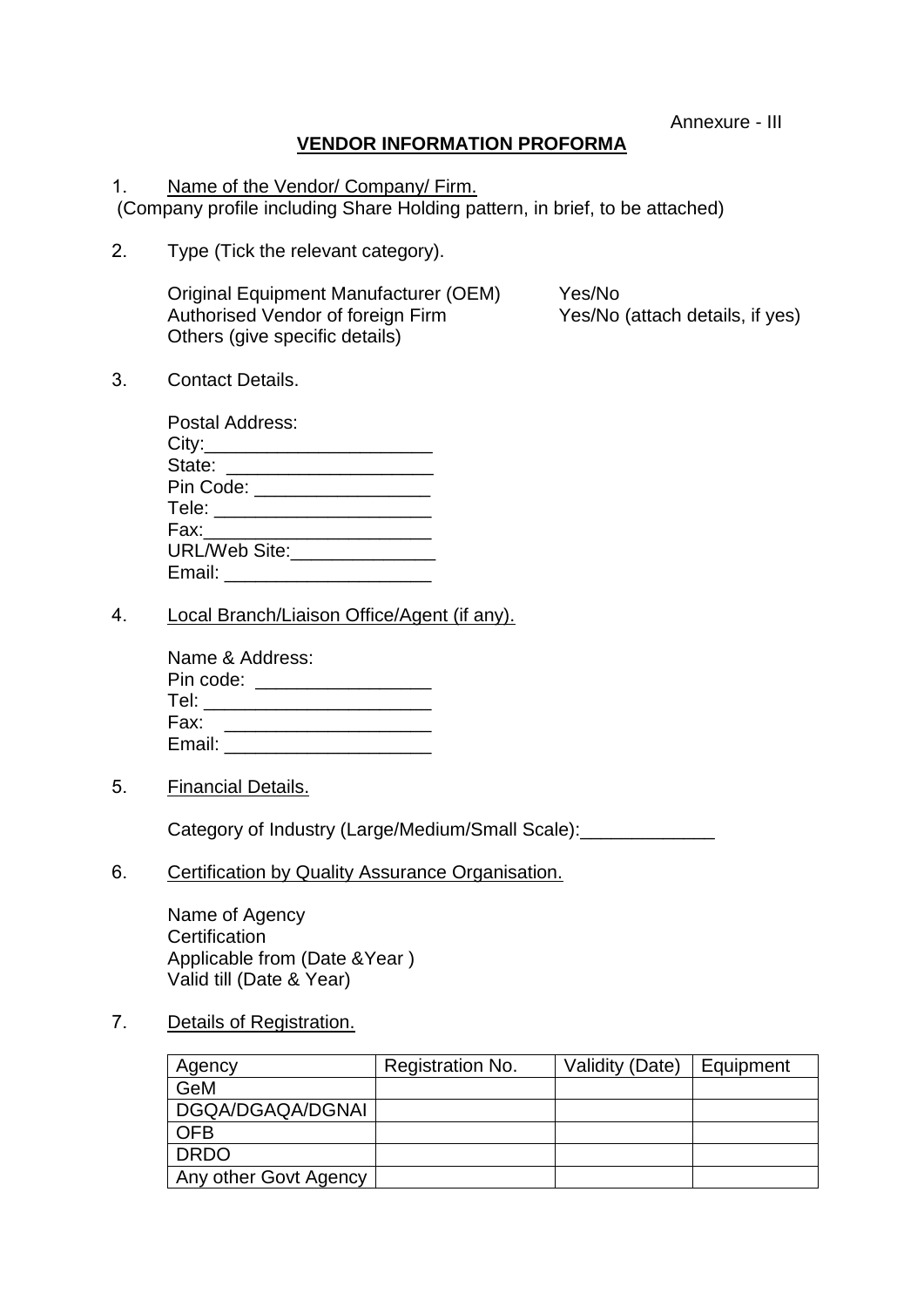## 8. Membership of FICCI/ ASSOCHAM/ CII or other Industrial Associations.

Name of Organisation Membership Number

9. Equipment/ Product Profile (to be submitted for each product separately)

(a) Name of Product: (IDDM Capability be indicated against the product) (Should be given category wise for e.g. all products under night vision devices to be mentioned together)

- (b) Description (attach technical literature):
- (c) Whether OEM or Integrator:
- (d) Name and address of Foreign collaborator (if any):
- (e) Industrial Licence Number:
- (f) Indigenous component of the product (in percentage):
- (g) Status (in service/design & development stage):
- (h) Production capacity per annum:

(j) Countries/agencies where equipment supplied earlier (give details of quantity supplied):

- (k) Estimated price of the equipment
- 10. Alternatives for meeting the objectives of the equipment set forth in the RFI.
- 11. Any other relevant information:
- 12. Declaration.

It is certified that the above information is true and any changes will be intimated at the earliest.

Note: Paragraph 44 and Appendix F to Chapter II may be referred.

(Authorised Signatory)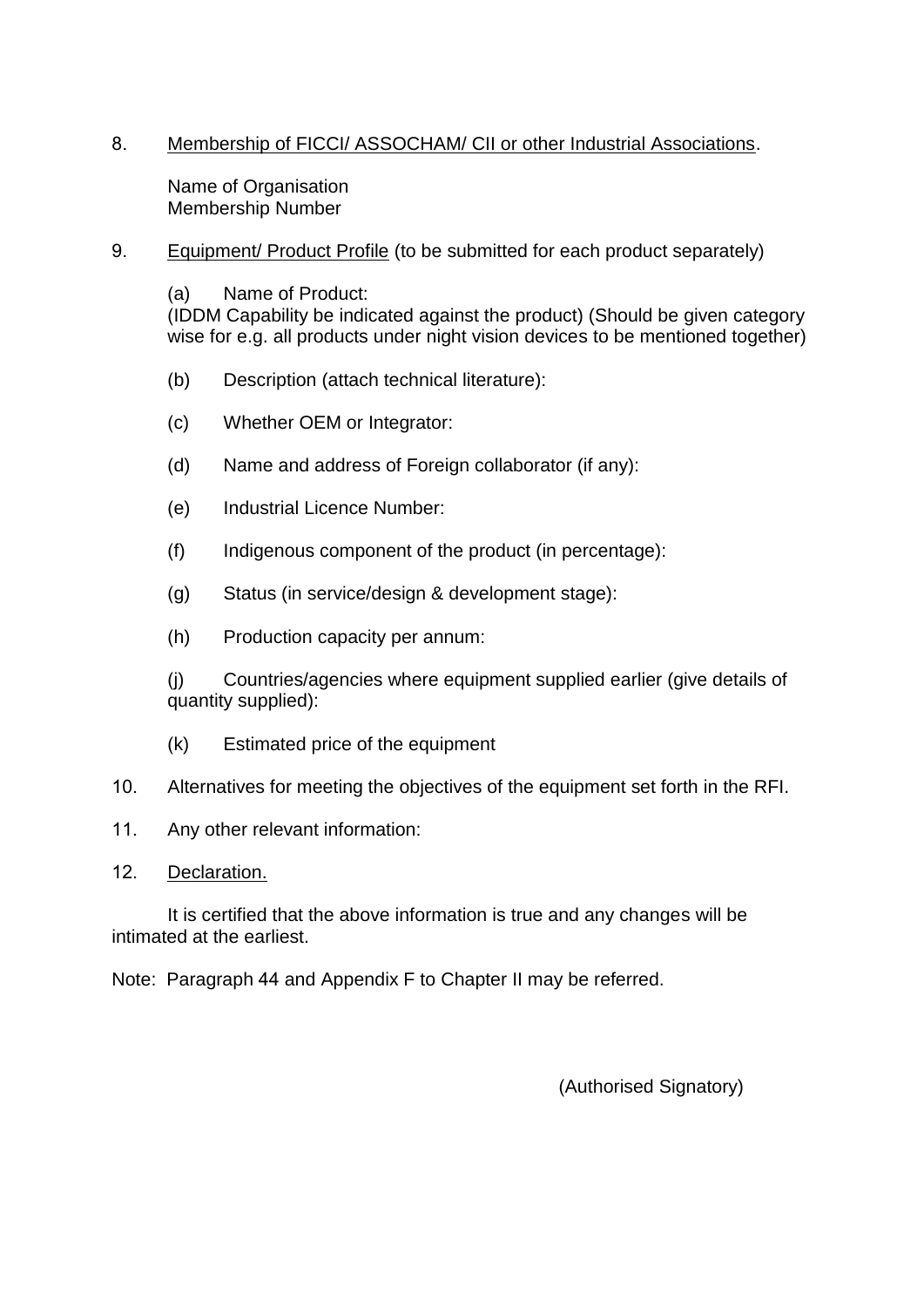## **Annexure - IV**

# **BUDGETARY ESTIMATES**

| SI.<br>No. | <b>Items</b>                                                                                                                      | Qty   | <b>Unit</b> | <b>Cost</b><br>(including Taxes<br>and Duties)<br><b>Total</b> | <b>Remarks</b> |
|------------|-----------------------------------------------------------------------------------------------------------------------------------|-------|-------------|----------------------------------------------------------------|----------------|
|            |                                                                                                                                   |       | Cost        | Cost                                                           |                |
| (i)        | (ii)                                                                                                                              | (iii) | (iv)        | (v)                                                            | (vi)           |
| A          | Cost of Simulator (This should<br>include cost of all the subsystems,<br>cost of installation and integration).                   | 01    |             |                                                                |                |
| B          | Cost of Spares (for 5<br>years),<br>consumables (for two years) Tools<br>and Testers (for operations).                            |       |             |                                                                |                |
| C          | Cost of Operator's Manual and<br><b>Technical Literature</b>                                                                      |       |             |                                                                |                |
| D          | Cost of Training Aids (If any required<br>such as cut out models, films, charts<br>etc)                                           |       |             |                                                                |                |
| Е          | Cost of Training of operations and<br>Maintenance crew                                                                            |       |             |                                                                |                |
| F          | Any other cost (to be specified)                                                                                                  |       |             |                                                                |                |
| G          | <b>Total Cost (Total of Serial A to F)</b>                                                                                        |       |             |                                                                |                |
| H          | Cost of required infrastructure for<br>housing the simulator alonh with<br>ancillaries (if the vendor is willing for<br>the same) |       |             |                                                                |                |
| J          | Cost of AMC for Five years post<br>completion of Warranty period of two<br>years.                                                 |       |             |                                                                |                |
|            |                                                                                                                                   |       |             |                                                                |                |

# **NOTE**

The above estimates to be provided for delivery term - **Delivered Duty Paid (DDP) INCOTERM 2020**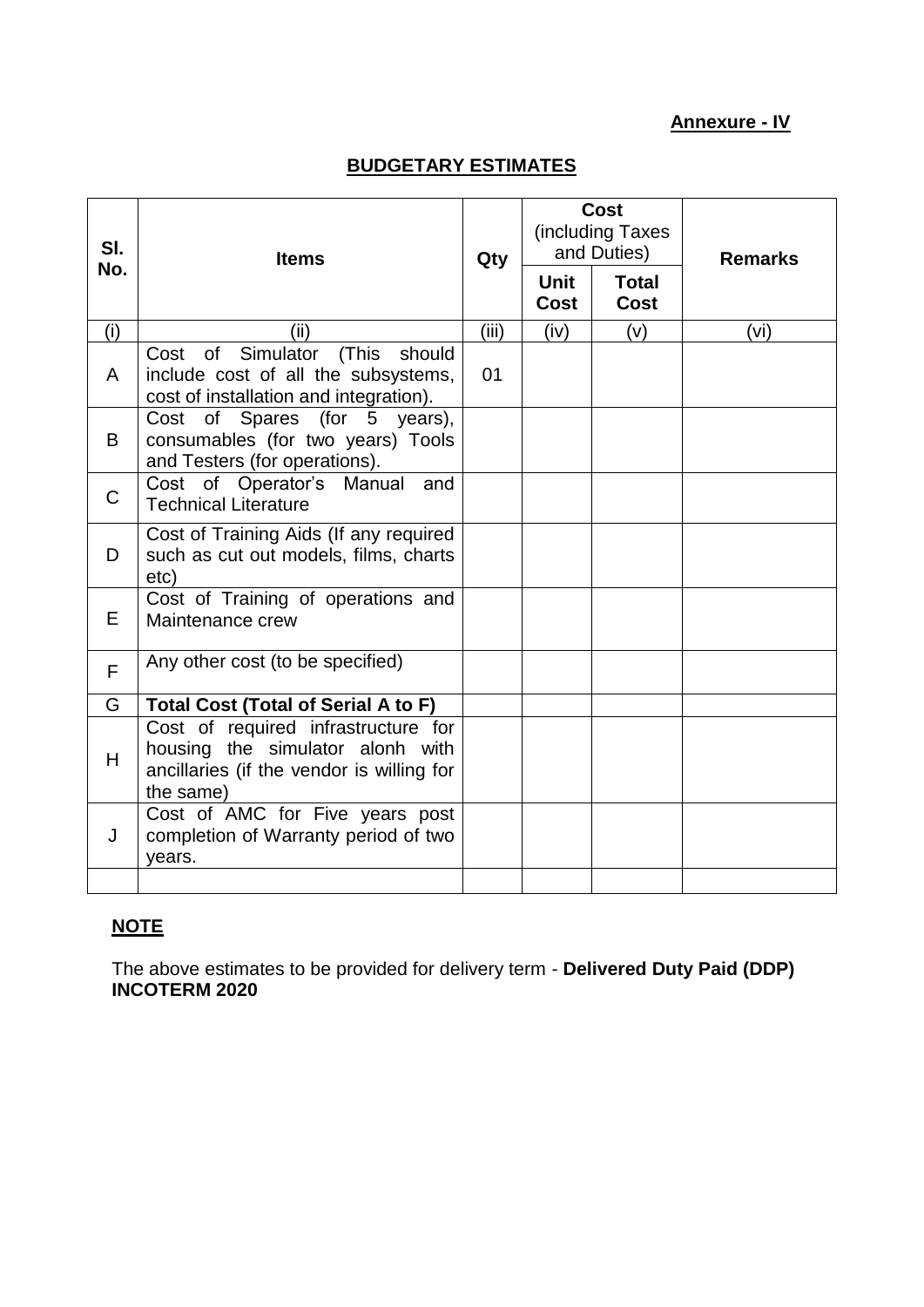## **REQUEST FOR INFORMATION: QUESTIONNAIRE**

(Details desired from the Vendor w.r.t technical, performance, maintenance, environmental, raw material and other characteristics may be obtained in form of a questionnaire)

The vendor to provide nomenclature and functional capabilities of offered system as per following details.

| SI.              | <b>Specifications/ Parameters</b>                     | Reply/ Remarks |
|------------------|-------------------------------------------------------|----------------|
| No.              |                                                       |                |
| 1 <sub>1</sub>   | <b>General Description</b>                            |                |
|                  | The Spatial Disorientation simulator used             |                |
|                  | for pilot training should provide the                 |                |
|                  | following basic and functional capabilities:          |                |
| 1.1<br>1.2       | Demonstration of Spatial Disorientation               |                |
|                  | Disorientation Training in Flight Situations          |                |
| 1.3              | Flight Simulation and Night Vision Training           |                |
| 2.               | <b>General Functions</b>                              |                |
|                  | The Spatial Disorientation Trainer should             |                |
|                  | facility to simulate following<br>have                |                |
|                  | disorientation illusions:-                            |                |
|                  | Coriolis                                              |                |
|                  | Somatogyral                                           |                |
|                  | Oculogyral                                            |                |
|                  | Graveyard spin                                        |                |
|                  | <b>Nystagmus</b>                                      |                |
|                  | Leans                                                 |                |
|                  | Autokinesis                                           |                |
|                  | Runway width                                          |                |
|                  | Black hole approach                                   |                |
|                  | <b>False Horizon</b>                                  |                |
|                  | Dark take off                                         |                |
|                  | Sloped runway                                         |                |
|                  | Oculo and somatogravic illusion                       |                |
| 3.               | <b>Motion Based Platform</b>                          |                |
| $\overline{3.1}$ | The trainer should provide preferably a               |                |
|                  | 6-degrees of freedom but minimum                      |                |
|                  | requirement is 3 degrees of freedom in                |                |
|                  | roll, yaw the pitch axis. The movement                |                |
|                  | should be preferably smooth with sudden               |                |
|                  | stop facility. The motion base should have            |                |
|                  | following performance capabilities at the             |                |
|                  | minimum:-                                             |                |
| 3.2              | 360°<br>Range<br>motion<br>Yaw<br>Axis.<br>of         |                |
|                  | continuous rotation, acceleration<br>$+0.2^{\circ}$ - |                |
|                  | 15° per second <sup>2</sup> RPM 0 - 30.               |                |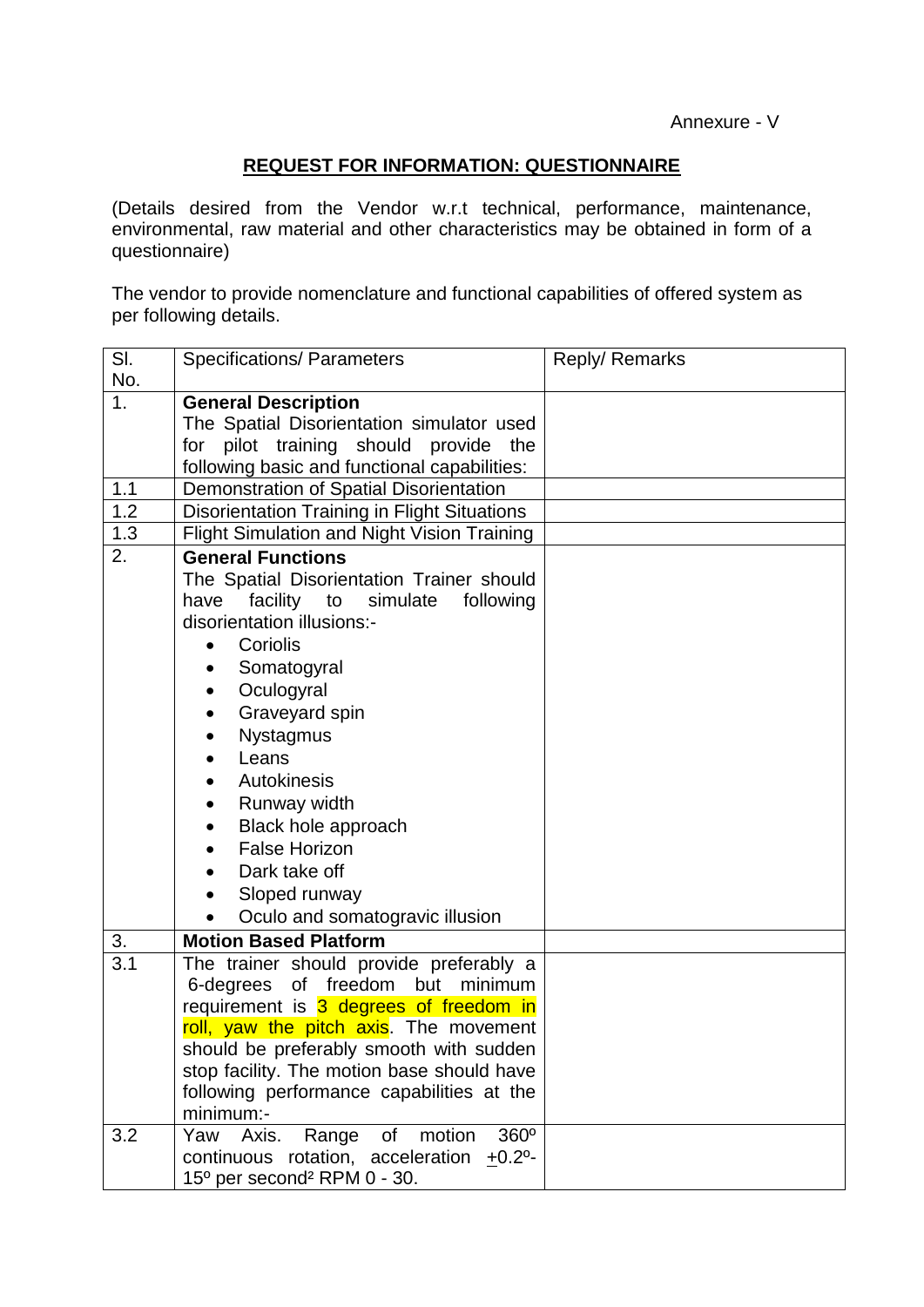| 3.3        | Pitch Axis. Range of motion $0^{\circ}$ to $\pm$ 15°                       |  |
|------------|----------------------------------------------------------------------------|--|
|            | horizontal plane. Acceleration $\pm 0.2^{\circ}$ – 15°                     |  |
|            | per second. Speed $0^{\circ}$ – 10° per second.                            |  |
| 3.4        | Roll Axis. Range of motion $\pm$ 30° from                                  |  |
|            | strap ht and level acceleration +0.2° -10°                                 |  |
|            | per second <sup>2</sup> Speed 0 <sup>o</sup> - 10 <sup>o</sup> per second. |  |
| 3.5        | Sub threshold motions in all three axes                                    |  |
|            | should be computer controlled.                                             |  |
| 3.6        | <b>Additional Yaw</b>                                                      |  |
|            | Range of motion 360° continuous rotation.                                  |  |
|            | Velocity 150° per second and acceleration                                  |  |
|            | 15° per square second                                                      |  |
| 3.7        | Heave                                                                      |  |
|            | Range of motion $-0.34$ to $+0.38$ m.                                      |  |
|            | Velocity $\pm$ 0.4 m/s and acceleration $\pm$ 8                            |  |
|            | m/s <sup>2</sup>                                                           |  |
| 3.8        | Surge                                                                      |  |
|            | Range of motion $-0.56$ to $+0.47$ m.                                      |  |
|            | Velocity $\pm$ 0.4m/s and acceleration<br>土                                |  |
|            | 8m/s <sup>2</sup>                                                          |  |
| 3.9        | Sway                                                                       |  |
|            | Range of motion $\pm$ 0.48 m. Velocity $\pm$                               |  |
|            | 0.4m/s and acceleration $\pm$ 8m/s <sup>2</sup>                            |  |
| 4.         | <b>General Architecture</b>                                                |  |
| 4.1<br>4.2 | Dual Cockpit with adjustable pilot seats                                   |  |
|            | Open two way communication with voice<br>recording                         |  |
| 4.3        | CCTV observation facility for Instructor (IR                               |  |
|            | for low illumination)                                                      |  |
| 4.4        | Program Initiation and Reset Selector                                      |  |
| 5.         | <b>General Architecture</b>                                                |  |
| 5.1        | <b>Cockpit Simulation</b>                                                  |  |
| 5.2        | Pilot seat Adjustable                                                      |  |
| 5.3        | Interactive flight controls should include                                 |  |
|            | changeable re centering forces and                                         |  |
|            | dampening.                                                                 |  |
| 5.4        | Visual Displays should include increased                                   |  |
|            | field of view and infrared projection for                                  |  |
|            | Night Vision image.                                                        |  |
| 5.5        | Aircraft Sound and vibration simulation.                                   |  |
| 5.6        | Chin window to be available for landing on                                 |  |
|            | platforms like an oil rig.                                                 |  |
| 5.7        | Cockpit instrumentation and lighting to be                                 |  |
|            | <b>NVG Compatible.</b>                                                     |  |
| 5.8        | <b>Flight Controls:</b>                                                    |  |
| 5.9        | <b>Control Stick</b>                                                       |  |
| 5.10       | <b>Rudder Pedals with toe brakes</b>                                       |  |
| 5.11       | <b>Landing Lever</b>                                                       |  |
| 5.12       | <b>Flaps Lever</b>                                                         |  |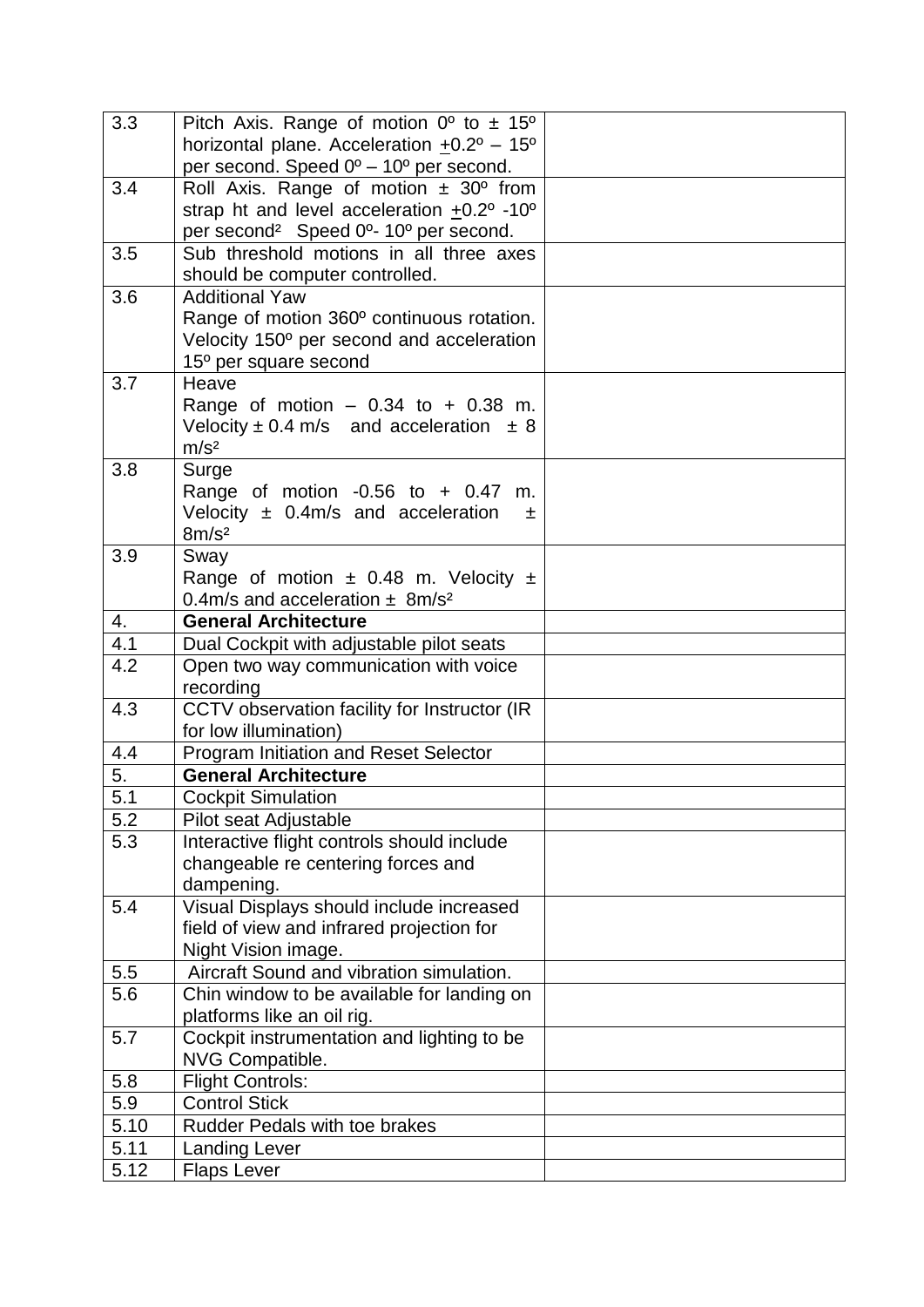| 5.13  | Trim control                                                      |  |
|-------|-------------------------------------------------------------------|--|
| 5.14  | Collective & Cyclic                                               |  |
| 5.15  | <b>Throttle</b>                                                   |  |
| 5.16  | <b>Cockpit Instruments</b>                                        |  |
| 5.17  | Air Speed Indicator                                               |  |
| 5.18  | <b>Attitude Direction Indicator (ADI)</b>                         |  |
| 5.119 | Altimeter                                                         |  |
| 5.20  | Vertical Speed Indicator (VSI)                                    |  |
| 5.21  | Directional Gyro (DG)                                             |  |
| 5.22  | <b>Engine Performance Instruments</b>                             |  |
| 5.23  | Stall warning on control station                                  |  |
| 5.24  | Artificial horizon                                                |  |
| 5.25  | <b>RADALT</b>                                                     |  |
| 5.26  | Incorporate MFD s as an option, as                                |  |
|       | available in newer aircraft.                                      |  |
| 6.    | <b>Software Simulation.</b>                                       |  |
| 6.1   | Realistic Ground objects and includes all                         |  |
|       | terrain variations including desert and                           |  |
|       | dunes. Ground objects provided should                             |  |
|       | include power lines, wind power stations,                         |  |
|       | power plants, houses, trees, rivers, dam,                         |  |
|       | roads, railroads, bridges, ship, oil rig and                      |  |
|       | lighthouses. The hill and mountains near                          |  |
|       | the airport should have adjustable heights,                       |  |
|       | shadows and houses.                                               |  |
| 6.2   | Target aircraft that can fly by a recorded                        |  |
|       | track and also can be flown by the                                |  |
|       | instructor from the desk for fighter aircraft<br>and helicopters. |  |
| 6.3   | The cultural lighting should have adequate                        |  |
|       | lights with adjustable brightness level.                          |  |
| 6.4   | The helicopter illusions to be realistic                          |  |
|       | using physical model of particulate                               |  |
|       | system.                                                           |  |
| 6.5   | Environmental effects simulated should be                         |  |
|       | from clear sky to full IMC condition and                          |  |
|       | visibility, cloud height, cloud type and                          |  |
|       | coverage, precipitation (rain and snow),                          |  |
|       | intensity and phase of moon with                                  |  |
|       | illumination fully adjustable and variable.                       |  |
| 6.6   | <b>Enhanced Simulated Environment for SD</b>                      |  |
|       | Training                                                          |  |
| 6.7   | -The visibility adjustable from 0 to 65 km.                       |  |
|       | -Cloud height (base and top including a                           |  |
|       | transition level) and cloud tilt (for a false                     |  |
|       | horizon illusion) adjustable.                                     |  |
|       | -Provisioning for cloud type and coverage                         |  |
|       | to be selected (cirrus, cumulus, stratus or                       |  |
|       | nimbostratus).                                                    |  |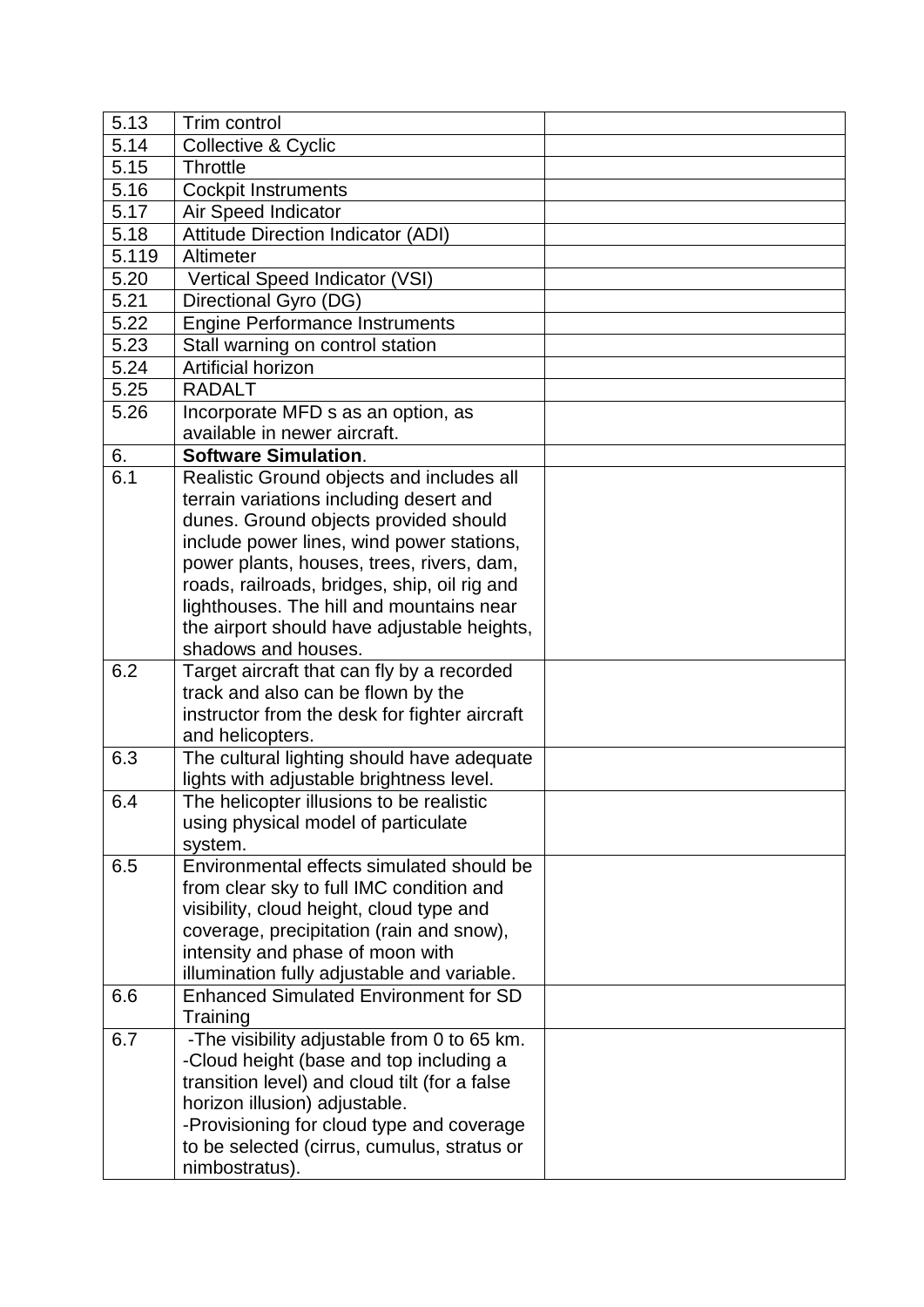|     | -Provisioning for the time of day to be        |  |
|-----|------------------------------------------------|--|
|     | selected.                                      |  |
|     | -Provisioning for precipitation (rain and      |  |
|     | snow) to be simulated.                         |  |
|     | -Provisioning for the intensity of moon and    |  |
|     | stars as well as the position and phase of     |  |
|     | the moon to be adjusted; shadows               |  |
|     | produced with the different moon position      |  |
|     | on the terrain and blooming produced in        |  |
|     | the NVG FOV by moon when heading               |  |
|     | towards it.                                    |  |
| 6.8 | <b>Enhanced Scenery Database.</b>              |  |
|     | -It should provide the following:-             |  |
|     | -3 Levels of detail depending on distance      |  |
|     | from object.                                   |  |
|     | -Elevation girds (resolution 100m).            |  |
|     | -Area types with<br>different<br>texture       |  |
|     | resolution.                                    |  |
|     | -Generic water texture for water areas.        |  |
|     | -Geo-typical generic texture for ground        |  |
|     | areas with                                     |  |
|     | -8m resolution for medium detailed areas.      |  |
|     | -4m resolution for highly detailed areas.      |  |
|     | -The helicopter illusions for brownout,        |  |
|     | whiteout, vection illusion over desert,        |  |
|     | grass and vection illusion over water          |  |
|     | should be greatly enhanced using a             |  |
|     | physical model of a particle system for        |  |
|     | maximal realism.                               |  |
| 7.  | <b>Night vision Compatibility</b>              |  |
| 7.1 | Should be a fully NVG compatible, flight       |  |
|     | training and mission rehearsal platform.       |  |
| 7.2 | Should permit full motion flight in dynamic    |  |
|     | flight environment using Night Vision          |  |
|     | Goggles including hover in ground effect       |  |
|     | and out of ground effect.                      |  |
| 7.3 | Should provide the aircrew the opportunity     |  |
|     | to gain practical experience with NVG          |  |
|     | flight environment and illusions, limitations  |  |
|     | and capabilities of NVGs while operating       |  |
|     | an aircraft including degradation in           |  |
|     | performance of NVG when not properly           |  |
|     | focused, excessive graining, spotting,         |  |
|     | edge glowing etc.                              |  |
| 7.4 | Should provide the capability to fly realistic |  |
|     | night tactical mission in either fast jet or   |  |
|     | helicopter mode whilst wearing NVGs. It        |  |
|     | should have capability to simulate             |  |
|     | inadvertent IMC and its implications on        |  |
|     | SD.                                            |  |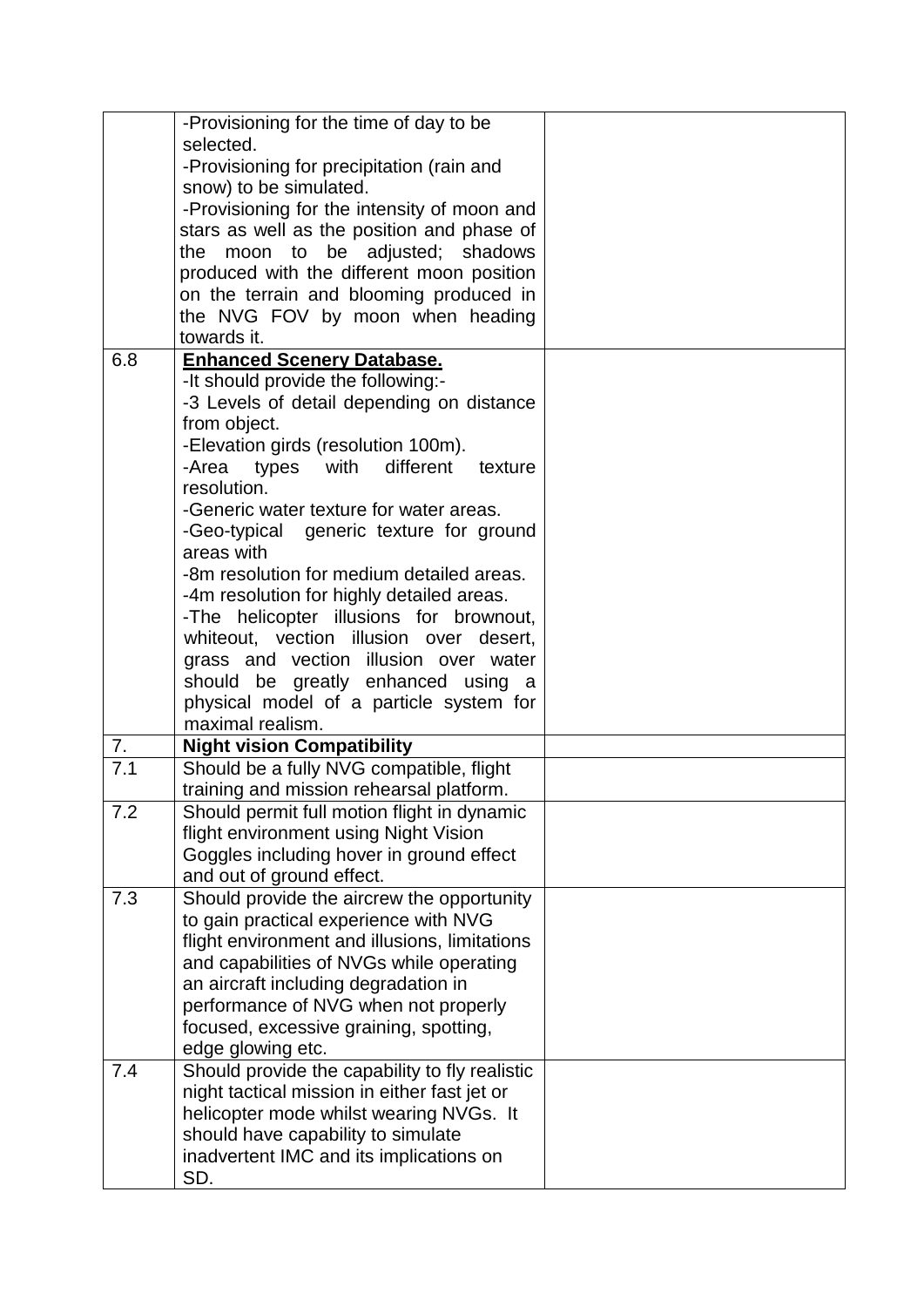| 7.5  | The OTW (Outside Window) should be                                       |  |
|------|--------------------------------------------------------------------------|--|
|      | capable of simulating NVG environment                                    |  |
|      | and its effects in different terrains                                    |  |
|      | (including desert, hills, over water and                                 |  |
|      | snow).                                                                   |  |
| 7.6  | Should be capable of simulating low moon                                 |  |
|      | angles and illumination level at different                               |  |
|      | moon conditions and phases.                                              |  |
| 7.7  | The system should provide a                                              |  |
|      | comprehensive NVG flight-training                                        |  |
|      | curriculum to give the aircrew, a thorough                               |  |
|      | understanding of NVG operations.                                         |  |
| 7.8  | Should cater for Gen III+ and higher                                     |  |
|      | generations of NVG and should include                                    |  |
|      | the facility to change the configuration                                 |  |
|      | depending upon the generation and                                        |  |
|      | capabilities of the NVG in use.                                          |  |
| 7.9  | A provision for failure / degraded state of                              |  |
|      | NVG or NVG cockpit lighting should be                                    |  |
|      | made. Must be able to simulate bloom                                     |  |
|      | effect caused by use of conventional light                               |  |
|      | source inside cockpit, flare launch or                                   |  |
|      | brilliance weapon firing etc.                                            |  |
| 7.10 | The communication system should be                                       |  |
|      | compatible with that of the helmet on                                    |  |
|      | which NVGs will be used.                                                 |  |
| 8.   | <b>Control System:</b>                                                   |  |
| 8.1  | <b>Computerized Control System with</b>                                  |  |
|      | following functions:-                                                    |  |
| 8.2  | Interactive flight control using an                                      |  |
|      | adjustable aero-model and input from flight                              |  |
|      | control.                                                                 |  |
| 8.3  | Image generation of cockpit instruments                                  |  |
|      | and only side visual scenes.<br>Sound generation of aircraft noise / ATC |  |
| 8.4  | command and instructional command.                                       |  |
| 8.5  | <b>Motion System Control</b>                                             |  |
| 8.6  | Automated training program storage                                       |  |
|      | editing and play back facilities                                         |  |
| 8.7  | Mission management automatic with                                        |  |
|      | automated verbal instructions throughout                                 |  |
|      | the demonstration.                                                       |  |
| 8.8  | Flexible scenario selection and                                          |  |
|      | management modification and saving                                       |  |
|      | facility.                                                                |  |
| 8.9  | Mission definition to include predefined                                 |  |
|      | sequence of effects and scenarios that                                   |  |
|      | includes a default predetermined set up for                              |  |
|      |                                                                          |  |
|      | each flight model and target track thus                                  |  |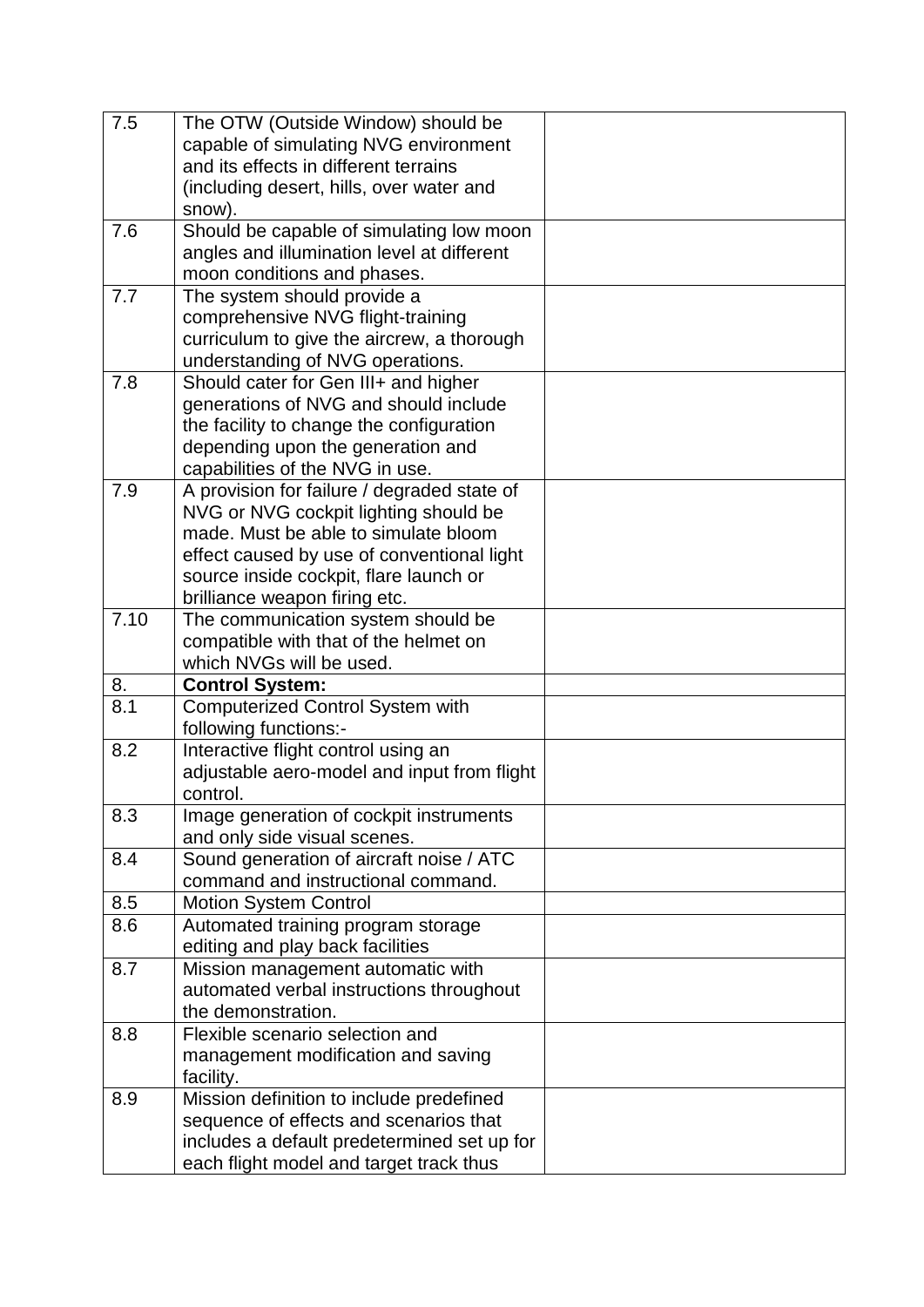|      | able to create and modify missions.                                               |  |
|------|-----------------------------------------------------------------------------------|--|
| 9.   | <b>Instructors Station:</b>                                                       |  |
| 9.1  | Dual Control system with a key board to                                           |  |
|      | initiate programme. Edit the programme                                            |  |
|      | and terminate the programme.                                                      |  |
| 9.2  | Emergency stop Button to stop all motions                                         |  |
|      | immediately                                                                       |  |
| 9.3  | Programme Initiative Switch                                                       |  |
| 9.4  | Program selection and profile editing                                             |  |
|      | facility.                                                                         |  |
| 9.5  | Reset Switch.                                                                     |  |
| 9.6  | Two way open communication facility                                               |  |
|      | between Instructor and Trainee.                                                   |  |
| 9.7  | Video monitoring and recording facility                                           |  |
|      | (CCTV System) on HDD (hard disk).                                                 |  |
| 9.8  | Medical Monitoring System to record                                               |  |
|      | <b>ECG</b>                                                                        |  |
|      | <b>Blood Pressure</b>                                                             |  |
|      | Pulse                                                                             |  |
|      | <b>Oxygen Saturation</b>                                                          |  |
| 10.  | <b>Standby Channel</b>                                                            |  |
| 10.1 | <b>Additional Requirements</b>                                                    |  |
|      | The simulation facility should be available<br>for helicopter mode as applicable. |  |
| 10.2 | Motion Sickness Desensitization program                                           |  |
|      | to be available with the following features:                                      |  |
|      | Drop down menu for MSD                                                            |  |
|      | Switching off of cabin light.                                                     |  |
|      | Featured with increasing axis of rotation at                                      |  |
|      | 5/10 rpm                                                                          |  |
| 10,3 | Specifications and details of the Biological                                      |  |
|      | signal transmission and recording system                                          |  |
|      | must also be offered, as optional.                                                |  |
| 10.4 | Maintenance and Technical specifications                                          |  |
|      | in terms of Warranty (min 2 years),                                               |  |
|      | <b>Obsolescence Management and Product</b>                                        |  |
|      | support options etc may be provided.                                              |  |
| 10.5 | Training of simulator instructors, operators                                      |  |
|      | and technicians to enable conduct of 'O'                                          |  |
|      | level maintenance.                                                                |  |
| 10.6 | Facility for upgradation in future (open                                          |  |
|      | architecture).                                                                    |  |
| 10.7 | Provision of suitable operating                                                   |  |
|      | environment including buildings and                                               |  |
|      | infrastructure with required temperature                                          |  |
|      | and humidity conditions, captive power                                            |  |
|      | supply (DG Sets & UPS), Earthing,                                                 |  |
|      | Training Room, Workshop, Storage room                                             |  |
|      | etc.                                                                              |  |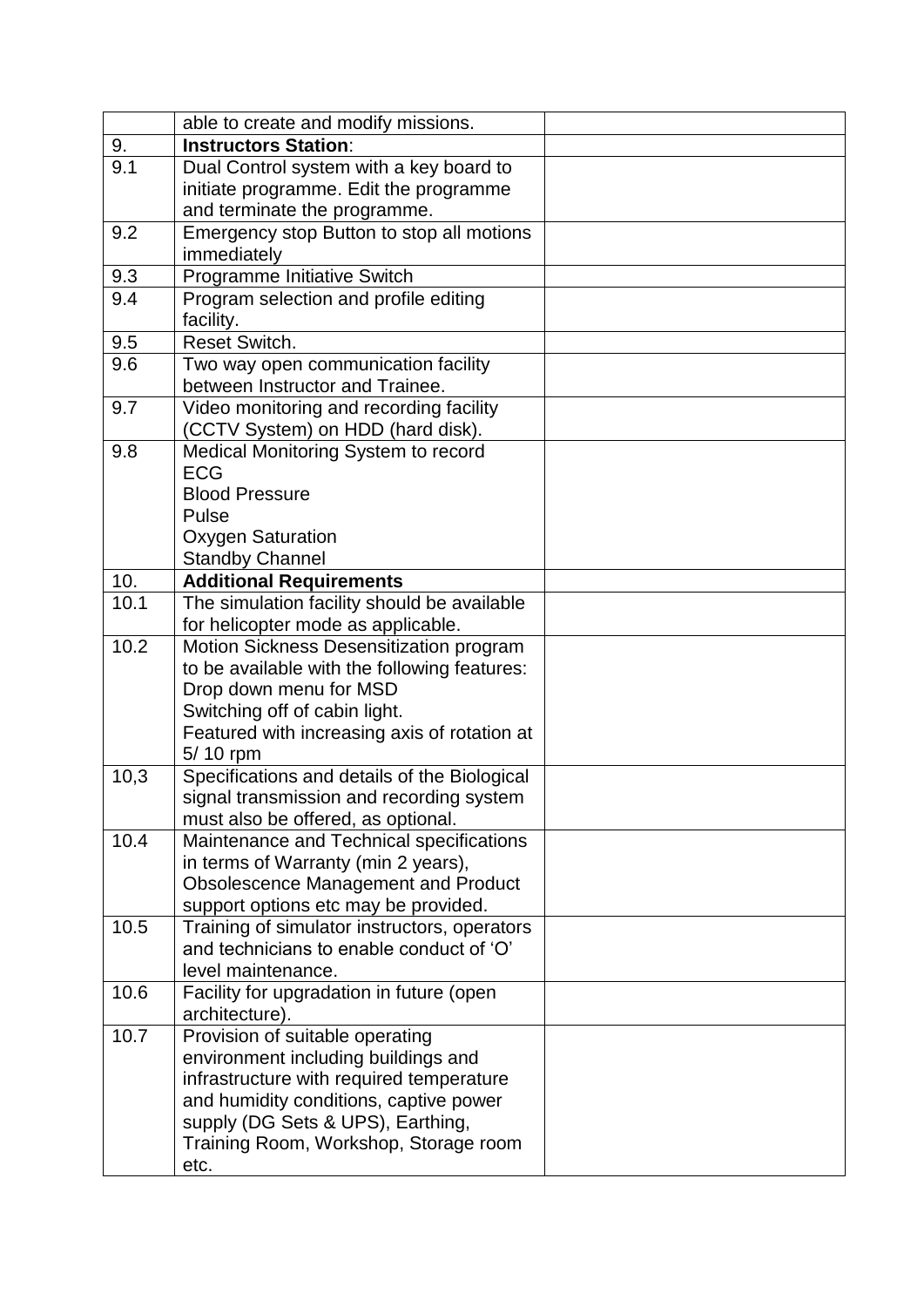#### **INFORMATION FOR FRAMING CRITERIA FOR VENDOR SELECTION/ PRE-QUALIFICATION**

| SI.<br>No. | <b>Parameter</b>                                                                                                                                                                                     | <b>Information Required</b>                                                                                                                                                                                                                                                                                                        |
|------------|------------------------------------------------------------------------------------------------------------------------------------------------------------------------------------------------------|------------------------------------------------------------------------------------------------------------------------------------------------------------------------------------------------------------------------------------------------------------------------------------------------------------------------------------|
| 1.         | <b>General Parameters</b>                                                                                                                                                                            |                                                                                                                                                                                                                                                                                                                                    |
| (a)        | <b>Business dealing with applicant Entity</b><br>or any of its allied entities should not<br>have been suspended or banned, by<br>MoD/ SHQ or any Government<br>Department or organization in India. | Vendors to confirm.                                                                                                                                                                                                                                                                                                                |
| (b)        | None of the Promoters and Directors<br>of applicant entity should be a willful<br>defaulter.                                                                                                         |                                                                                                                                                                                                                                                                                                                                    |
| (c)        | "Applicant entity" may be a company,<br>subsidiary, an associate company (as<br>defined in the Companies Act, 2013),<br>a consortium or a Joint Venture (JV).                                        | Vendors to specify whether they are a<br>subsidiary,<br>company,<br>a<br>an<br>associate<br>company, a consortium or a JV.<br>Provide details.                                                                                                                                                                                     |
| 2.         | <b>Technical Parameters</b>                                                                                                                                                                          |                                                                                                                                                                                                                                                                                                                                    |
| (a)        | Manufacturing<br>entity/<br>system<br>integrator.                                                                                                                                                    | Vendors to confirm whether they are a<br>manufacturing entity or a system integrator<br>of defence equipment.<br>Vendors to confirm that they are not a<br>trading company, except in cases where the<br>OEM participates only through its authorised<br>Vendors. In such cases, vendors to provide<br>a certificate from the OEM. |
| (b)        | Experience<br>in<br>like<br>broad<br>areas<br>manufacturing/electronics etc.                                                                                                                         | Vendors to specify the areas and period of<br>experience.                                                                                                                                                                                                                                                                          |
| (c)        | Previous experience on projects in<br>integration of systems/ equipment.                                                                                                                             | Vendors to provide details.                                                                                                                                                                                                                                                                                                        |
| (d)        | Previous<br>experience<br>of<br>Turnkey<br>Projects                                                                                                                                                  | Vendors to provide details, if any, on<br>experience in successful completion of any<br>Turnkey project in last five years. The value<br>of such project may also be provided.                                                                                                                                                     |
| (e)        | <b>Certification and Compliance</b>                                                                                                                                                                  | Vendors to<br>provide<br>information<br>on.<br>certification, if any, like Gartner Quadrant/<br>ISO9001/ CMMi/ ISO27001 and compliance<br>to standards such as IEEE, ITU, if any.                                                                                                                                                  |
| 3.         | <b>Financial Parameters</b>                                                                                                                                                                          |                                                                                                                                                                                                                                                                                                                                    |
| (a)        | Average Annual Turnover.                                                                                                                                                                             | Vendors to provide average annual turnover<br>for last three financial years, ending 31 <sup>st</sup><br>March 2021.                                                                                                                                                                                                               |
| (b)        | Net Worth.                                                                                                                                                                                           | Vendors to provide Net worth as on 31 <sup>st</sup><br>March 2021.<br>In case of Group of companies, the Net<br>worth of group companies may also be<br>provided.                                                                                                                                                                  |